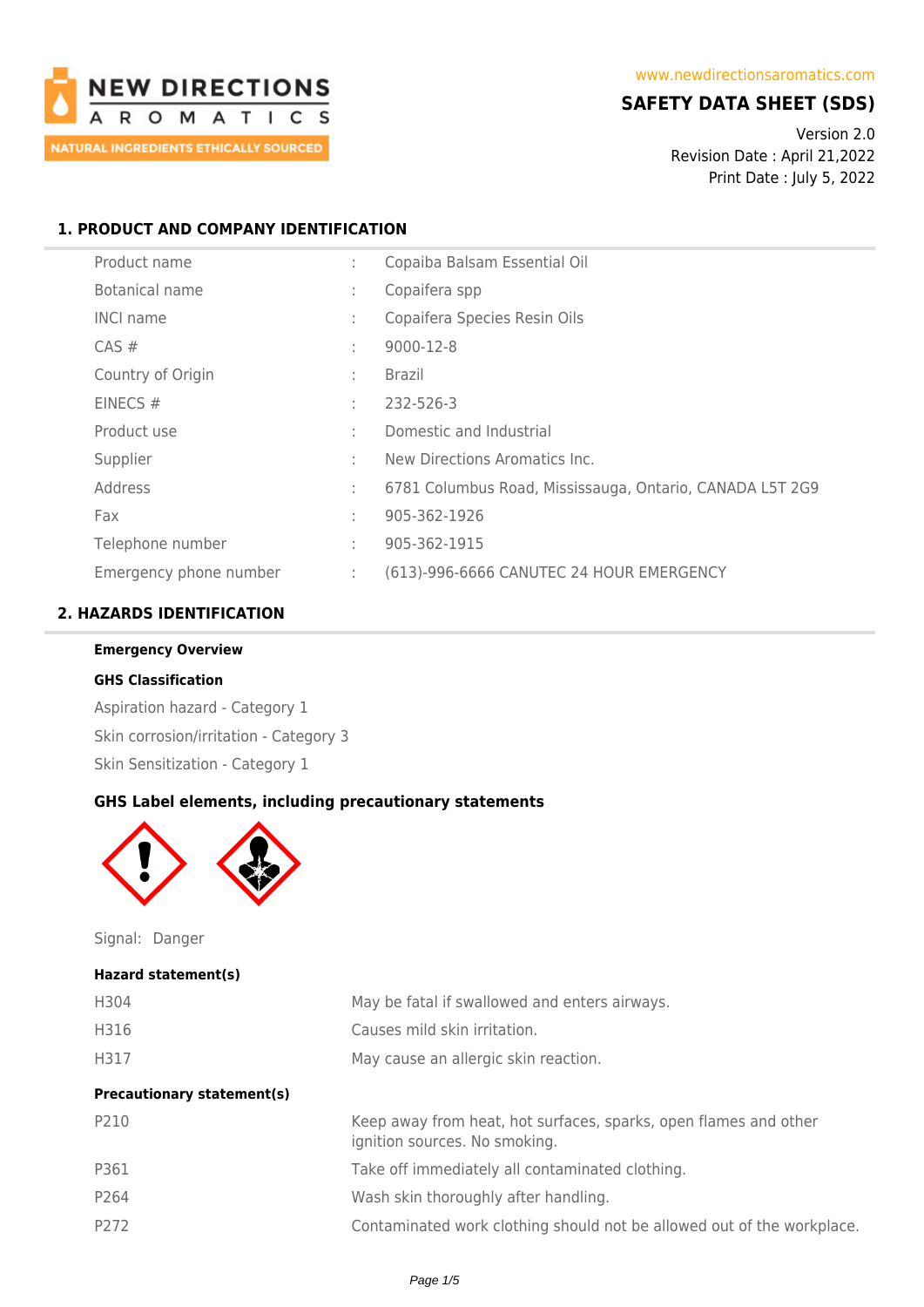| P280      | Wear protective gloves/protective clothing/eye protection/face protection. |
|-----------|----------------------------------------------------------------------------|
| P301+P310 | IF SWALLOWED: Immediately call a POISON CENTER/doctor.                     |
| P302+P352 | IF ON SKIN: Wash with plenty of water/                                     |
| P321      | Specific treatment (see  on this label).                                   |
| P331      | Do NOT induce vomiting.                                                    |
| P332+P313 | If skin irritation occurs: Get medical advice/attention.                   |
| P333+P313 | If skin irritation or a rash occurs: Get medical advice/attention.         |
| P362      | Take off contaminated clothing.                                            |
| P363      | Wash contaminated clothing before reuse.                                   |
| P370+P378 | In case of fire: Use appropriate fire extinguisher to extinguish.          |
| P405      | Store locked up.                                                           |
| P501      | Dispose of contents/container according to local regulations.              |

## **3. COMPOSITION / INFORMATION INGREDIENTS**

| <b>Product Name</b>          | <b>CAS NO</b> | <b>EC NO</b> | <b>Concentration</b> |
|------------------------------|---------------|--------------|----------------------|
| Copaifera Species Resin Oils | 9000-12-8     | 232-526-3    | 100 %                |

## **4. FIRST AID MEASURES**

#### **Eye contact**

Immediately flush eyes with plenty of cool water for at least 15 minutes. Get medical attention if irritation occurs.

#### **Skin contact**

Remove contaminated clothing. Wash area with soap and water. If irritation occurs, get medical attention.

#### **Inhalation**

If inhaled, removed to fresh air. Get medical attention if symptoms appear.

#### **Ingestion**

Seek medical attention or contact local poison control center.

## **5. FIRE FIGHTING MEASURES**

#### **Suitable extinguishing media**

Foam. Dry Powder. Carbon dioxide.

#### **Unsuitable extinguishing media**

Water spray, water jet.

## **Special protective equipment and precautions for fire-fighters**

Wear proper protective equipment. Exercise caution when fighting any chemical fire. Use water spray or fog for cooling exposed containers.

#### **Special hazards arising from the substance or its combustible products**

Hazardous decomposition products may be formed at extreme heat or if burned.

#### **Resulting gases**

Carbon oxides.

### **6. ACCIDENTAL RELEASE MEASURES**

#### **Personal precautions, protective equipment and emergency procedures.**

Equip clean crew with proper protection. Respiratory protection equipment may be necessary.

## **Environmental precautions**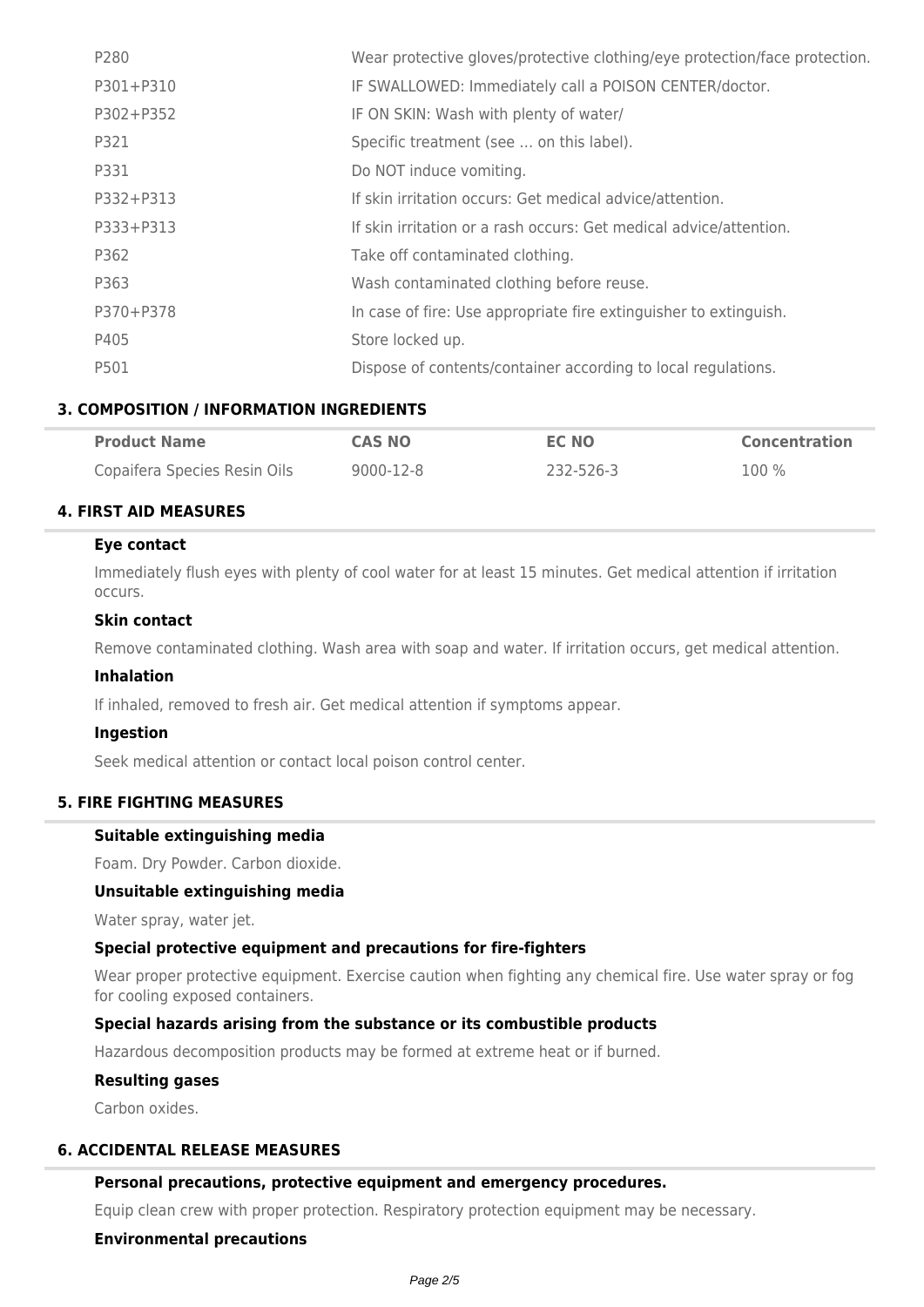Prevent entry to sewers and public waters. Notify authorities if product enters sewers or public waters.

## **Methods and materials for containment and cleaning up**

Clean up any spills as soon as possible, using an absorbent material to collect it. Use suitable disposal containers.

## **7. HANDLING AND STORAGE**

#### **Precautions for safe handling**

No direct lighting. No smoking. Ensure prompt removal from eyes, skin and clothing. Wash hands and other exposed areas with mild soap and water before eating, drinking or smoking and when leaving work. Handle in accordance with good industrial hygiene and safety procedures.

#### **Conditions for safe storage, including any incompatibilities**

Provide local exhaust or general room ventilation to minimize dust and/or vapour concentrations. Keep container closed when not in use.

## **8. EXPOSURE CONTROLS AND PERSONAL PROTECTION**

#### **Exposure controls**

Use mechanical exhaust or laboratory fume hood to avoid exposure.

#### **Eyes**

Use tightly sealed goggles.

#### **Skin**

If skin contact or contamination of clothing is likely, protective clothing should be worn. Use protective gloves.

## **Respiratory**

In case of insufficient ventilation, wear suitable respiratory equipment.

#### **Ingestion**

Not for ingestion.

## **9. PHYSICAL AND CHEMICAL PROPERTIES**

| Appearance                    | ÷. | Yellow to brown viscous liquid that becomes thicker and darker when<br>exposed to air |
|-------------------------------|----|---------------------------------------------------------------------------------------|
| Odor                          | ÷. | Characteristic warm, sweet odor of balsam.                                            |
| Odor threshold                | ÷. | Not available.                                                                        |
| pH                            | ÷  | 2.0 to 7.0                                                                            |
| Melting Point/Freezing Point  | ÷. | Not available.                                                                        |
| Initial b.p and boiling range | ÷  | Not available.                                                                        |
| Flash point                   | ÷  | $>93^{\circ}$ C                                                                       |
| Vapor pressure                | ÷  | $\sim$ 0.001 mmHg @ 20 $^{\circ}$ C                                                   |
| Relative density              | ÷  | 0.800 to 1.300 @ 25° C                                                                |
| Solubility (ies)              | ÷. | Soluble in alcohol and oils. Insoluble in water.                                      |
| Refractive index              | ÷  | 1.4910 to 1.5150 @20°C                                                                |

### **10. STABILITY AND REACTIVITY**

## **Reactivity**

This material presents no significant reactivity hazard.

#### **Chemical stability**

Chemically stable.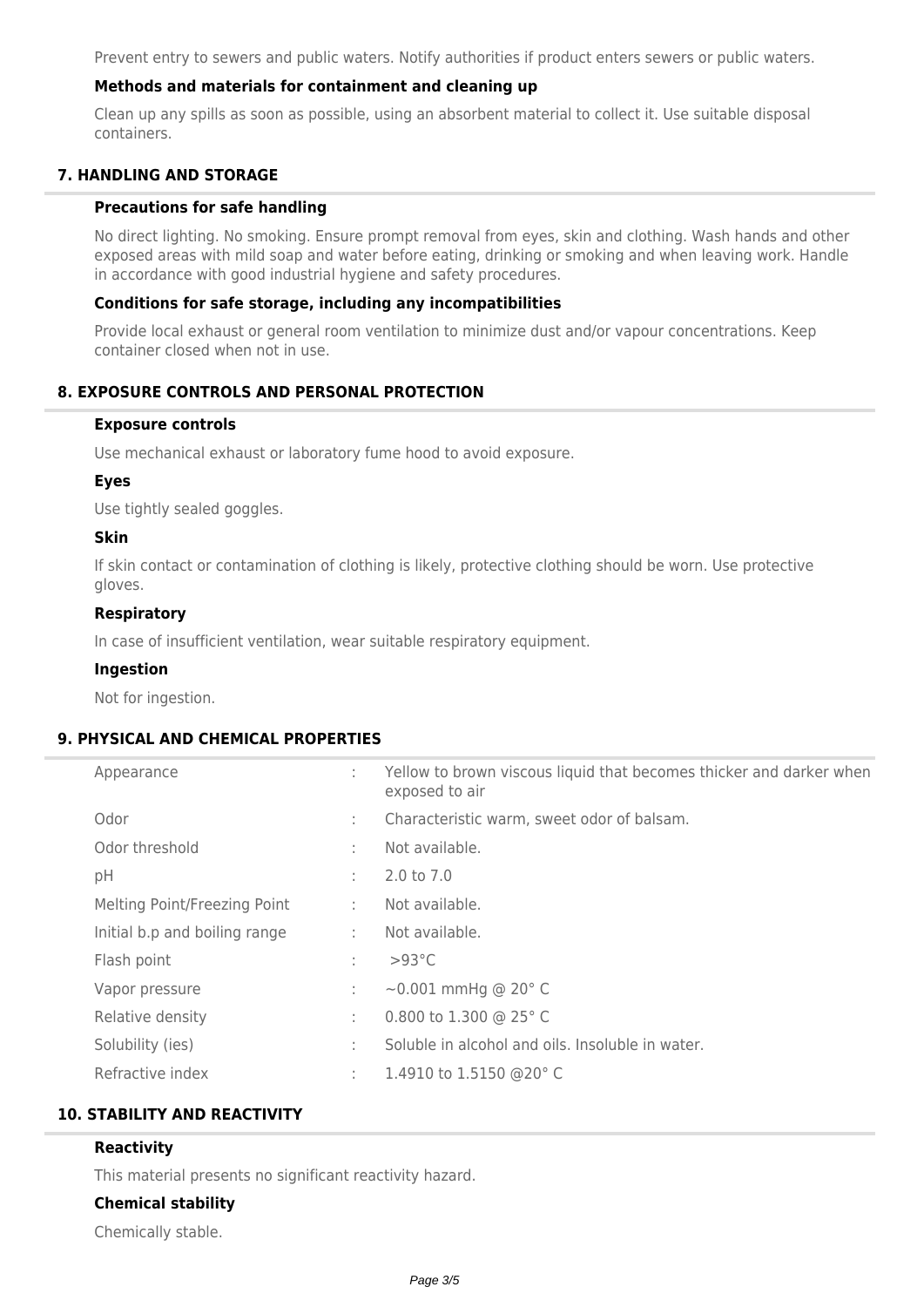### **Possibility of hazardous reactions**

Hazardous polymerization will not occur.

#### **Conditions to avoid**

Avoid sparks, flame and other heat sources.

#### **Incompatible materials**

Strong oxidizing agents.

### **Hazardous decomposition products**

Carbon Oxides.

## **11. TOXICOLOGICAL INFORMATION**

#### **Acute toxicity**

LD50 Oral - rat - 3,521 mg/kg

#### **Carcinogenicity**

None of the components of this material are listed as a carcinogen.

## **IARC**

No component of this product present at levels greater than or equal to 0.1% is identified as probable, possible or confirmed human carcinogen by IARC.

## **ACGIH**

No component of this product present at levels greater than or equal to 0.1% is identified as a carcinogen or potential carcinogen by ACGIH.

#### **Chronic toxicity**

May cause allergic reactions on skin.

#### **Reproductive toxicity**

No adverse effects on reproduction are known.

### **Inhalation**

Inhalation of high concentrations of vapor may result in irritation of eyes, nose and throat, headache, nausea, and dizziness.

#### **Skin contact**

Adverse skin effects should be prevented by normal care and personal hygiene.

#### **Eye contact**

Possible irritation should be prevented by wearing safety glasses.

#### **Ingestion**

Low order toxicity causing irritation of the stomach and intestines which results in nausea and vomiting

#### **Repeated exposure**

Repeated or prolonged contact may cause redness, irritation and scaling of skin (Dermatitis).

## **12. ECOLOGICAL INFORMATION**

#### **Ecotoxicity**

Toxic to aquatic organisms, may cause long-term adverse effects environment. Avoid any pollution of ground, surface or underground water.

### **Persistence and degradability**

Not available.

#### **Bio - accumulative potential**

Not available.

#### **Mobility in soil**